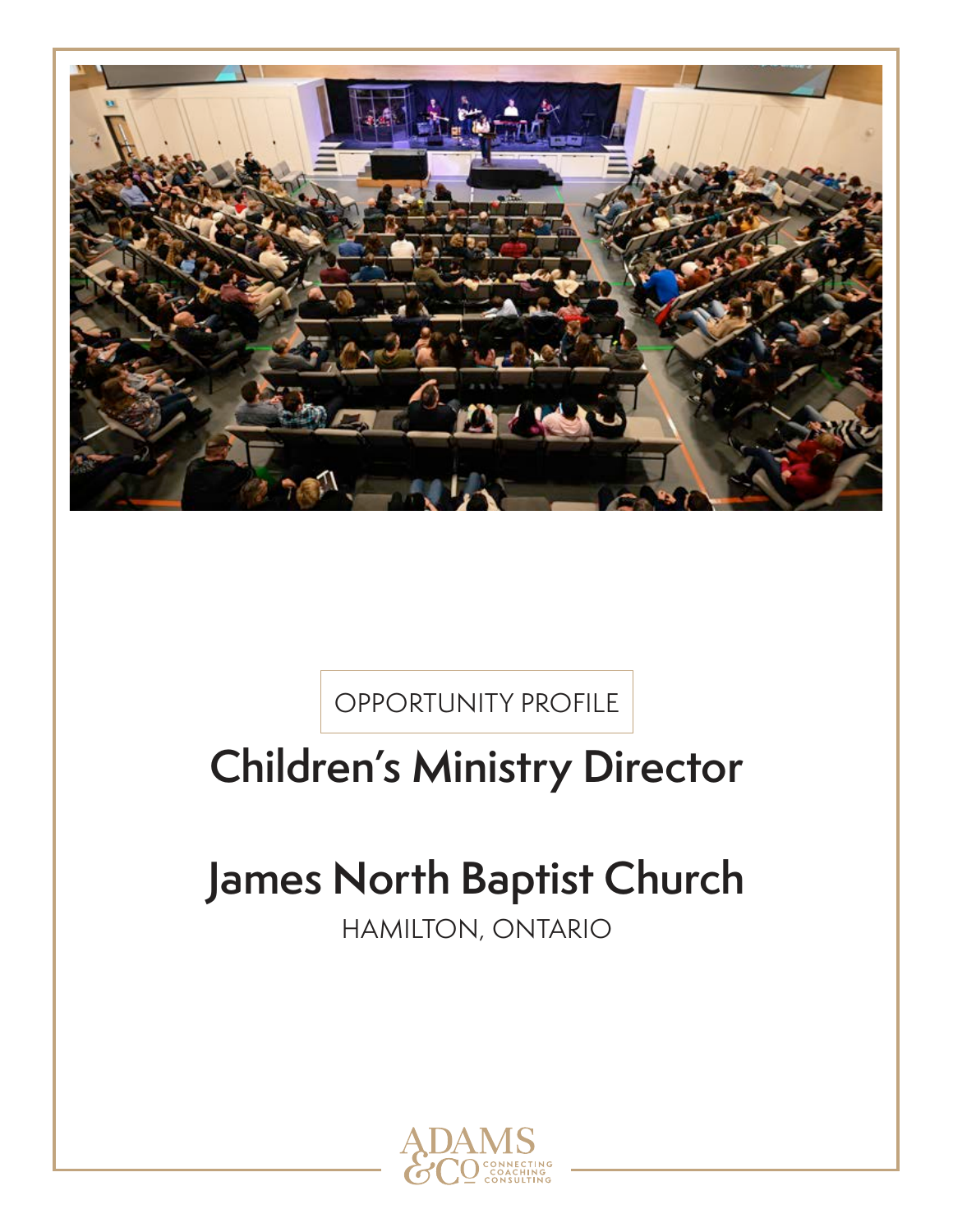James North is a church living on mission with Jesus and for the good of it's city. We are not content with the status quo and want our lives to be lived in a manner worthy of our King Jesus.

We have been serving in the North End of Hamilton for over 135 years. Our church was founded in 1887 and from 1910 to 2020 we were known as Hughson Street Baptist Church.

We believe the Lord has called us to a very simple philosophy of ministry. We seek to grow in our faith as we bless the lower city of Hamilton in Jesus' name. We minister to as many people during the week as we do through our Sunday worship times. We want every person as image bearers of God to have a voice and a place. Think: Worthy and Welcomed.

We believe the gospel changes everything. The good news of the gospel is that the death of Jesus Christ has paid the price for our sin, taking the penalty we deserve on Himself, saving us with certainty because of His resurrection. The gospel grants us purpose, hope and a new perspective on joy and fulfillment. Life may not always be easy, but our hope is in Jesus Christ.

We are at an exciting point in our church history as the city and our neighbourhood prepare for significant cultural and economic changes. As we continue to engage and reach out in Jesus' name, we will explore new opportunities and adventures while remaining anchored to our biblical faith. With a Sunday morning congregation of approximately 350 people, a Karen congregation of approximately 100 people, and a weekly ministry to more than 400 unchurched families and individuals, we are seeking a full time Children's Ministry Director who will join us on this God-directed journey.



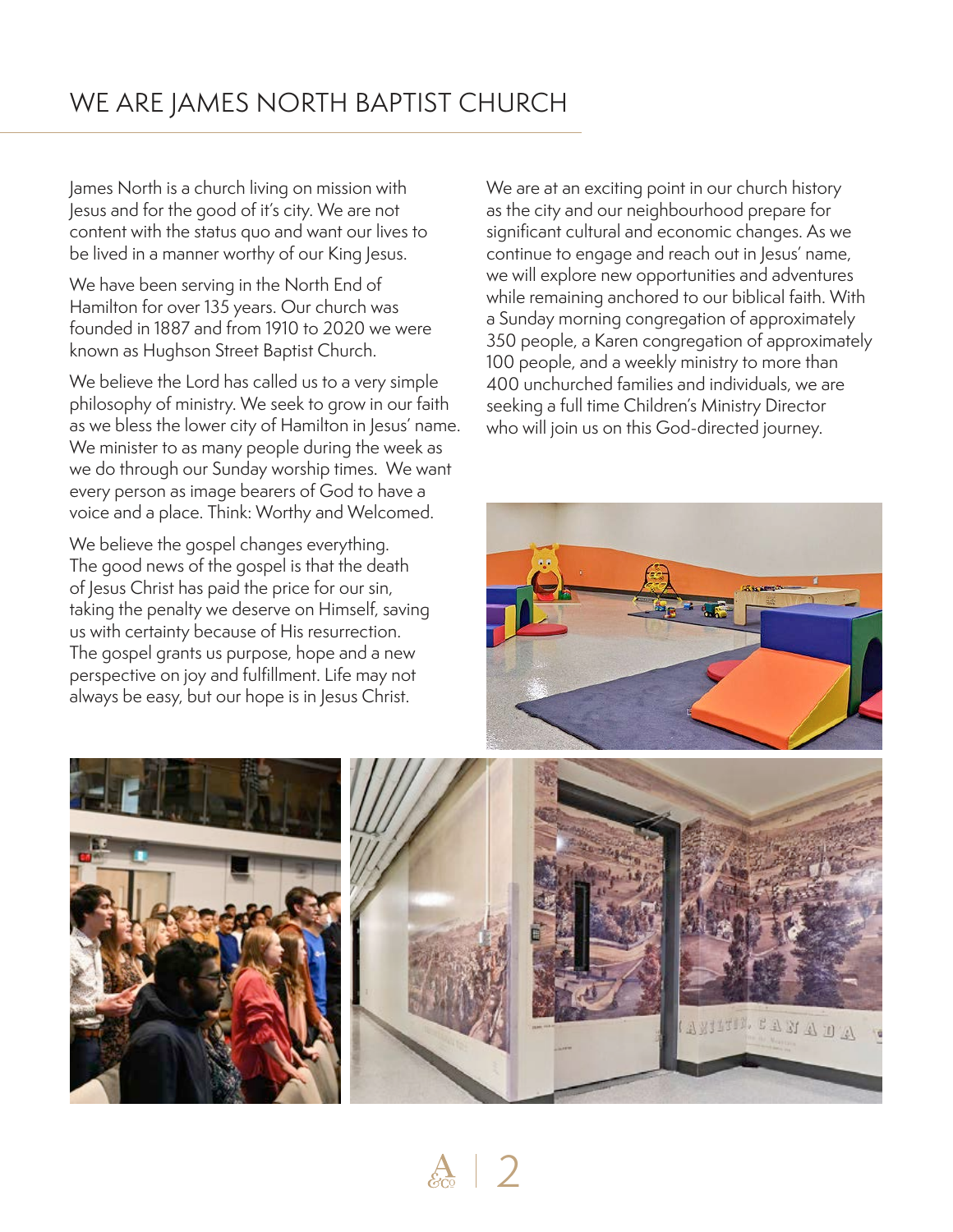## THIS IS JNBC

#### **OUR MISSION STATEMENT**

As a church anchored in the North End of Hamilton, we exist to join God as His Spirit builds Christ's kingdom in our lives, neighbourhoods, and city.

#### **OUR VISION STATEMENT**

The vision God has given us for the next three years includes a deepened focus in three areas:

Spirit-filled Fellowship. We long for every person to experience a deepening fellowship with God as Father, Son, and Spirit, and with each other.

Spirit-dependent Salvation. We want to free people to live incarnationally with those God has placed in their lives and on their hearts, while continuing to offer ministries and programs that will reach those living in the North End.

Spirit-reliant Sanctification. We long to grow in our Christlikeness as we rely on the Spirit who desires to sanctify us.

#### **OUR DISTINCTIVES**

We are decidedly and functionally outward focused.

We are pursuing an ever increasing depth in our personal faith journeys.

We build bridges to those who's lives feel marginalized, traumatized, and stigmatized.

We study the scriptures while we engage the culture and not ignore it.

We view reaching the next generation as a permeating non-negotiable.

We embrace the parish model desiring deep connectedness in our neighbourhood.

We want to be a deep reflection of Jesus for others as we live out our daily lives.

We are a church where everybody on the team is expected to be on the field.

We cultivate deep hospitality as a foretaste of heaven.





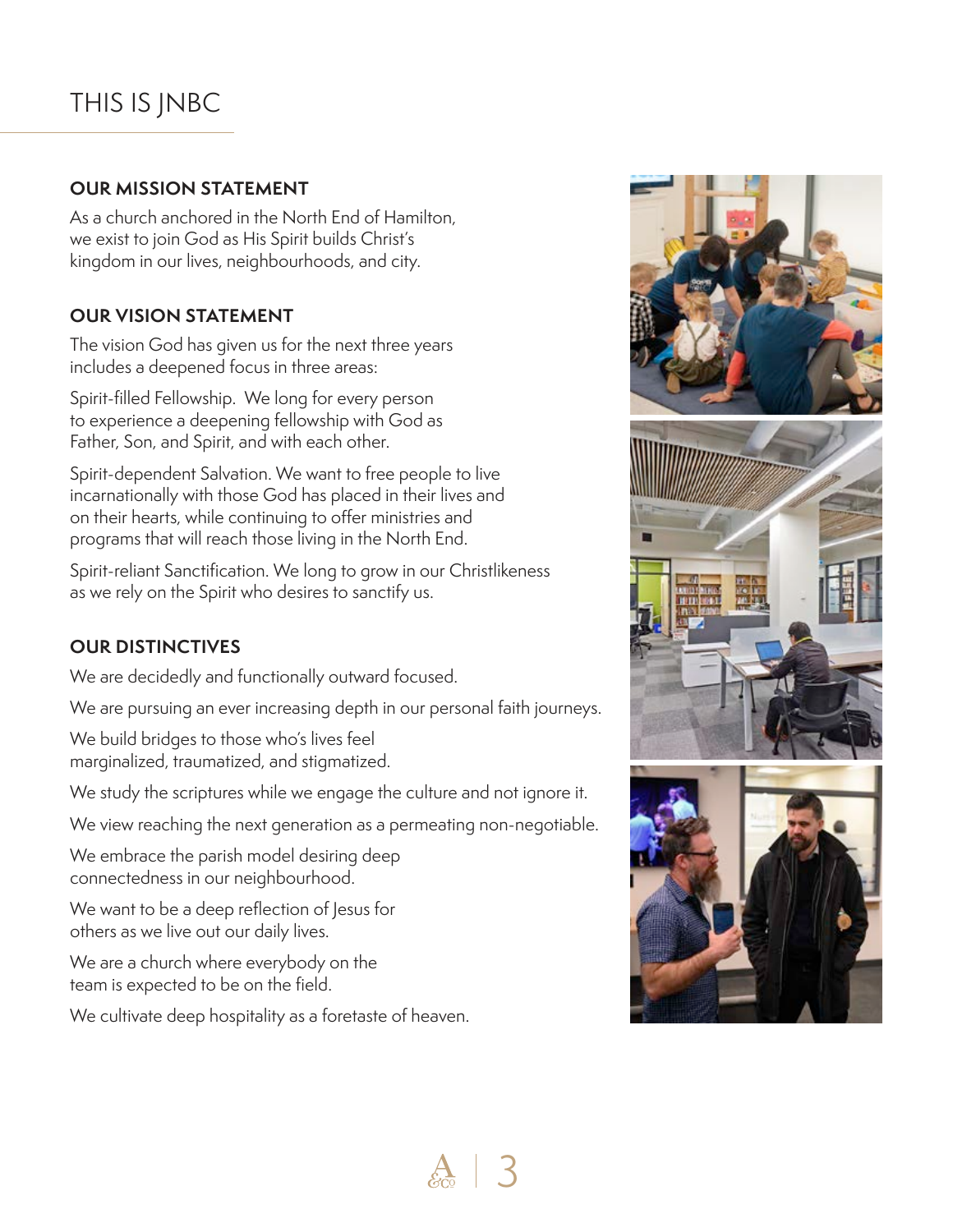## DOES THIS SOUND LIKE YOU?

You have a contagious passion for God that continues to grow.

You are an approachable person with a winsome way with all you meet.

You love to create and invent and are not averse to failure as you embrace new opportunities.

You are energized in the presence of children and families and have a deep desire for them to thrive.

You are an adapter and can adjust "on the fly" as needed.

You are seen as a good communicator both in writing and speaking.

You know that your success is rooted in your team's success.

You want to be part of a church where the children's ministry is a strategic part of the larger vision of the church.



 $\frac{A}{60}$  | 4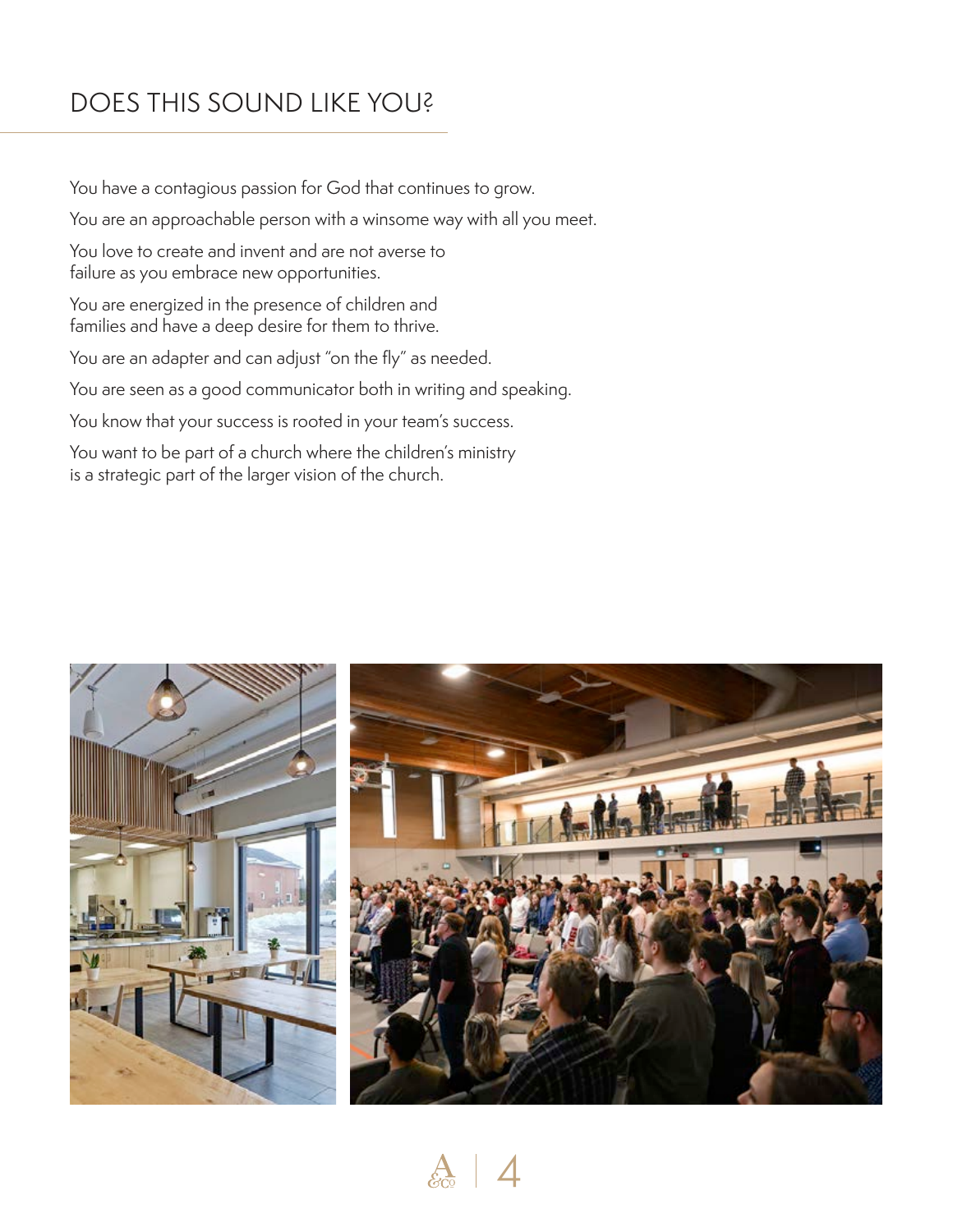## CORE RESPONSIBILITIES

With a firm grasp of the gospel, you will demonstrate your unique ability to clearly articulate it to children and equip others to do so.

You will give oversight to the shepherding and discipling of those God has saved (both from churched and unchurched homes).

You will give oversight to the variety of programs JNBC currently offers while discerning when those ministries need to be adjusted, overhauled, or shut down.

You can discern God's direction for the children's ministry at JNBC as well as operationalize that vision.

You will develop and articulate a theological framework for the children of JNBC to grow up under.

You recruit, equip, encourage, resource, and celebrate volunteers who serve in children's ministry.

You will assist parents with spiritual and practical resources on godly parenting.

You will equip parents to engage with their children in a Gospelcentered way and navigate issues concerning societal shifts and ideological leanings in and around Hamilton and Canada.

You will be deliberate in serving as part of a team who are collaborating for God's best for our church as a whole.



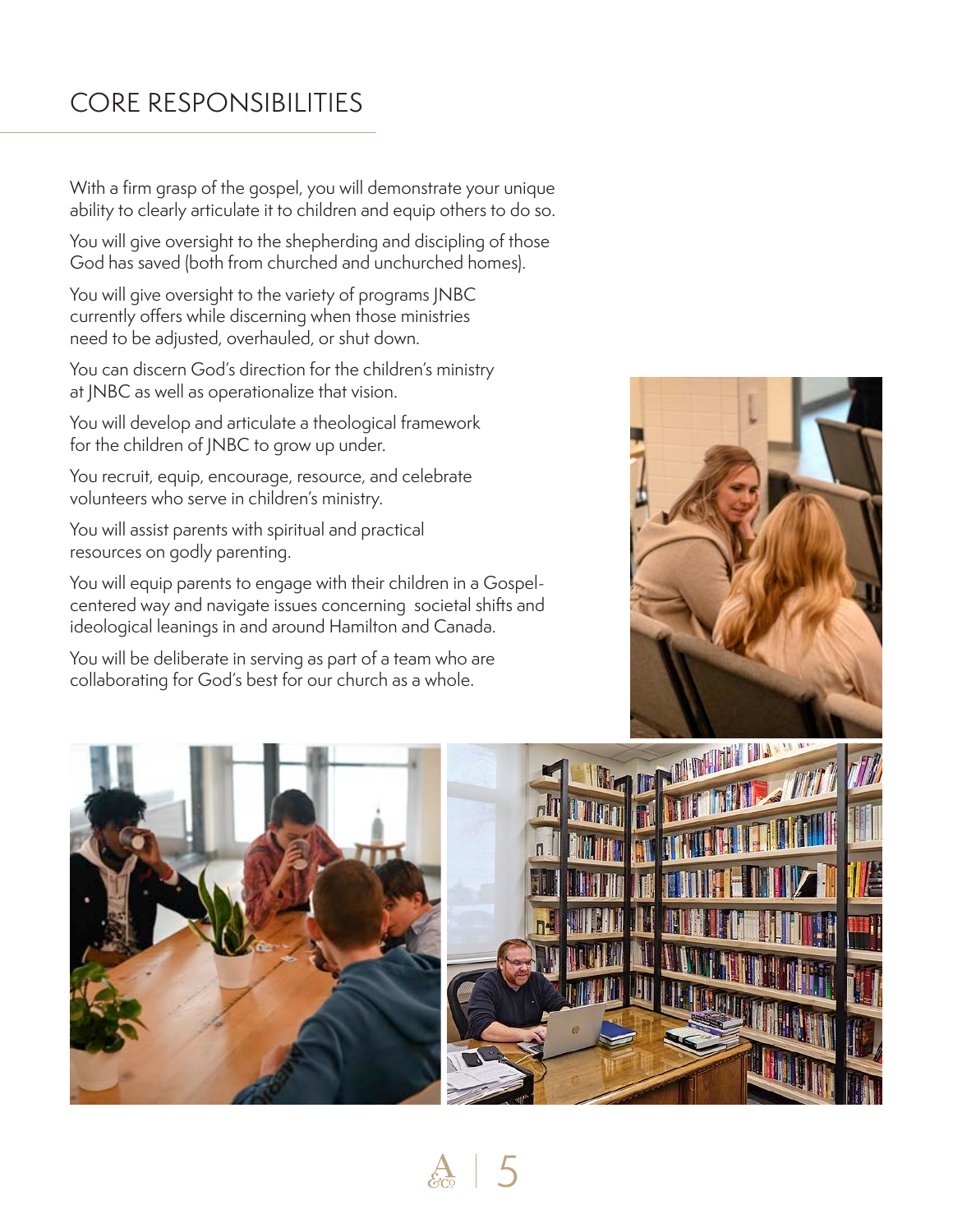### EXPECTATIONS

You will gather an energized and equipped ministry team that loves serving families in our church and community.

You will be known as a great encouragement and resource to parents as they raise their children in a world of challenges.

You will be considered a great ministry leader to serve under and your team will feel deeply valued and that they are making a difference.

You will be part of seeing children continue their faith journey through the ages and stages of growing up.

### QUALIFICATIONS

An ever-deepening love for the Lord Jesus and his church.

A solid theological foundation.

Strong leadership and interpersonal skills.

A motivating volunteer team builder.

A prayer-centered and Spirit-led ministry posture.

Full alignment with the doctrine of the Fellowship Of Evangelical Baptist Churches in Canada.

A willingness to complete a Predictive Index Profile and APEST Assessment.